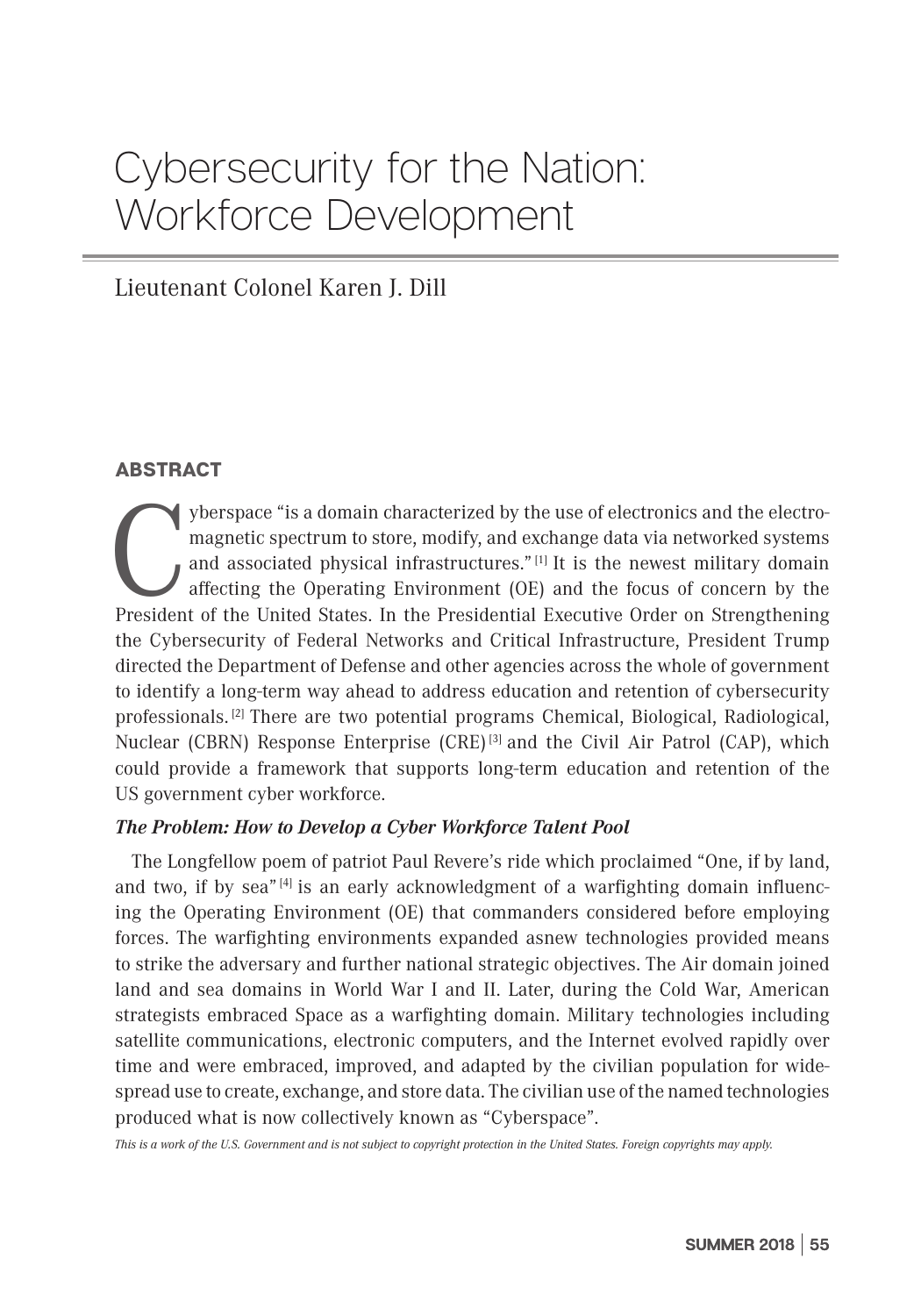

Lieutenant Colonel Karen J. Dill is an Army Signal Officer and a graduate of the Joint Command, Control, Communications, Computers and Intelligence/Cyber Staff and Operations Course (JC-4ICSOC). She served in positions as a Director of Information Management, Brigade Signal Officer, Defense Coordinating Element Operations Officer, Joint Signal Planner, and is a former Assistant Chief of Staff, G6. Currently, she is an instructor at the U.S. Army Command and General Staff College in Fort Leavenworth, KS.

The term Cyberspace does not have a standard or agreed upon definition. The Tech Terms Computer Dictionary notes that the term "cyberspace" is a popular and overused term describing the virtual world of computers. [5] Various dictionaries call it "the realm of electronic communication" [6] or "the online world of computer networks and the Internet." The Department of Defense (DoD) and Department of Homeland Security (DHS) use a more expanded cyberspace definition defining it as "A global domain within the information environment consisting of the interdependent network of information technology (IT) infrastructures and resident data, including the Internet, telecommunications networks, computer systems, and embedded processors and controllers." [7] For this article, cyberspace refers to that definition. The Cyberspace domain is the newest military OE, and a serious concern of the President of the United States.

Nationally, the use of cyberspace catapulted United States (US) growth in both government and civilian sectors making that same cyberspace a target for exploitation. Cybersecurity is "the activity or process, ability or capability, or state whereby information and communications systems and the information contained therein are protected from and/or defended against damage, unauthorized use or modification, or exploitation." [8] The growth of the cyber domain continued while laws and policies to shape cybersecurity practice lagged due to a lack of knowledge gap within either a centralized government or private administration. This gap increasingly opened doors for nefarious actors to exploit vulnerabilities and resulted in multiple points of hazard to national critical infrastructure and defense systems. State, non-state, and criminal actors are actively working to leverage their cyberspace capabilities to counter US national objectives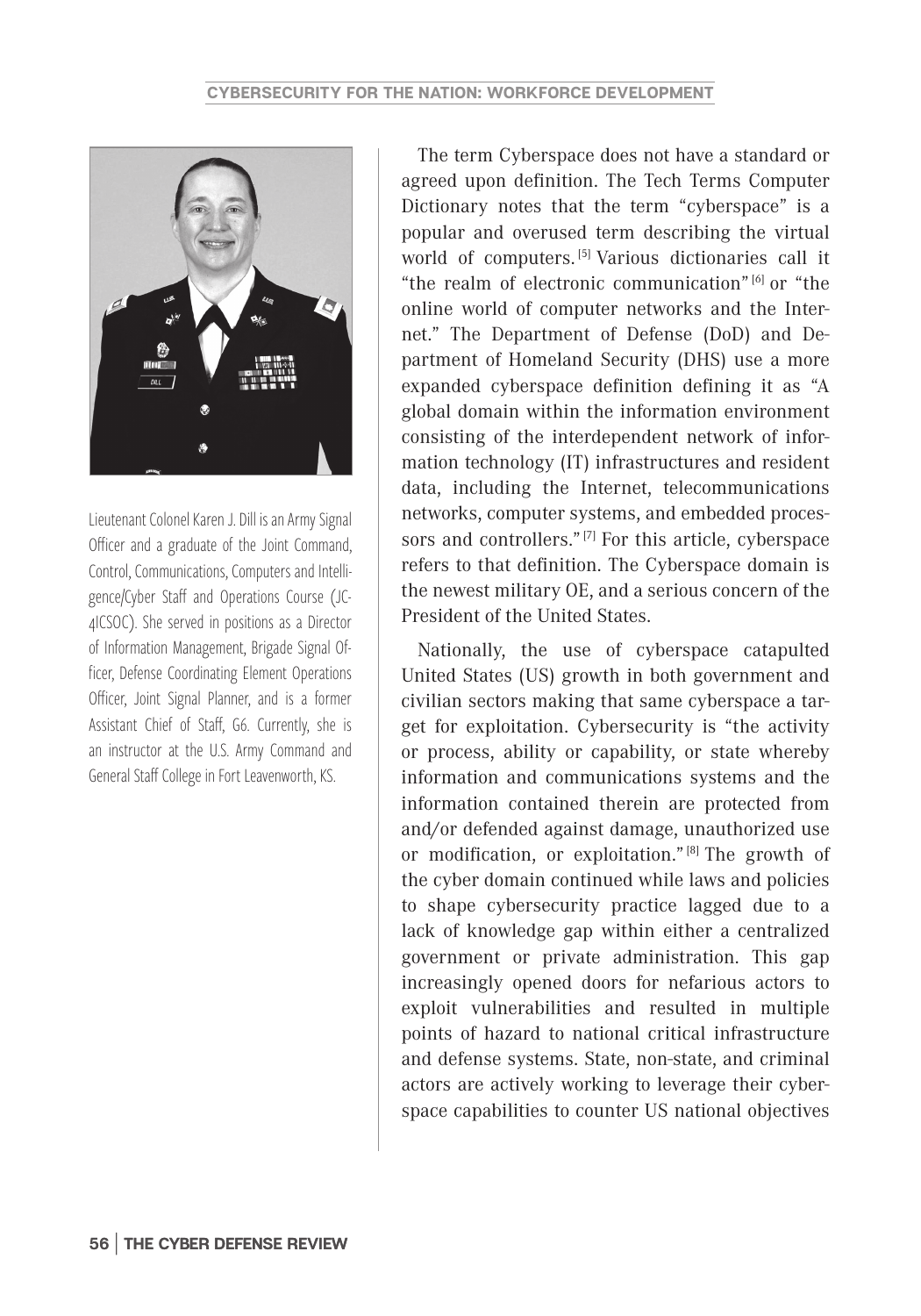while the DoD is challenged to develop and retain an expert cyber workforce that includes a critical cybersecurity talent pool. There are existing non-cyberspace related programs from across the Armed Forces that provide frameworks for addressing the long-term development of the US cybersecurity workforce.

The Chemical, Biological, Radiological, Nuclear (CBRN) Response Enterprise (CRE) [9] and the Civil Air Patrol (CAP) are two established programs that align and professionally develop their workforce to provide a nested and multi-component approach to event response where specialized skills, knowledge, and abilities are required from private, state, and federal responders. The CRE provides an excellent model to leverage active and reserve component manpower to provide a scalable and trained response force to disasters and catastrophic events. The CRE works by delivering specialized military teams supporting a larger integrated response to a CBRN incident. The enterprise is an excellent model to investigate because as a cybersecurity response force it would provide a specialized and professional cybersecurity response at the point of need. If modeled on the CRE, a similar cyber-focused program could potentially leverage existing federal and state funding streams for training, manning, and equipping the expert teams. A lack of funding is not the only shortfall associated with a robust cybersecurity response. A significant challenge in cybersecurity is meeting continual workforce growth objectives. Apart from the CRE model, the CAP program model is a viable solution to grow and retain the overall workforce, specifically the cybersecurity workforce, which a primary concern at the highest level of government.

The White House issued the *Presidential Executive Order on Strengthening the Cybersecurity of Federal Networks and Critical Infrastructure on May 11th, 2017 directing cybersecurity risk management of all federal networks and infrastructure* across the whole of government and to "build and maintain a modern, secure, and more resilient executive branch [Internet Technology] architecture." [10] The President directed four areas to be addressed for cybersecurity for the nation: Policy, Deterrence and Protection, International Cooperation, and Workforce Development.

# *The Problem: How to Develop a Cyber Workforce Talent PoolThe Proposal: Develop the Cybersecurity Workforce by Establishing a Civil Cyber Force Modeled After the Civil Air Patrol*

The top priority of the DoD cyber strategy is to develop a Cyber Mission Force and a supporting cyber workforce through training, recruiting and retention, and private sector support.<sup>[11]</sup> A long-term cyberspace advantage can only be established if the US develops and retains a cybersecurity talent pool that is educated, dedicated, and integrated into society to protect the national cyberspace domain. The CAP is an established program that develops educated, dedicated, and integrated cadet and adult members. As a result of their training program, the CAP personnel are prepared to respond as part of a nested and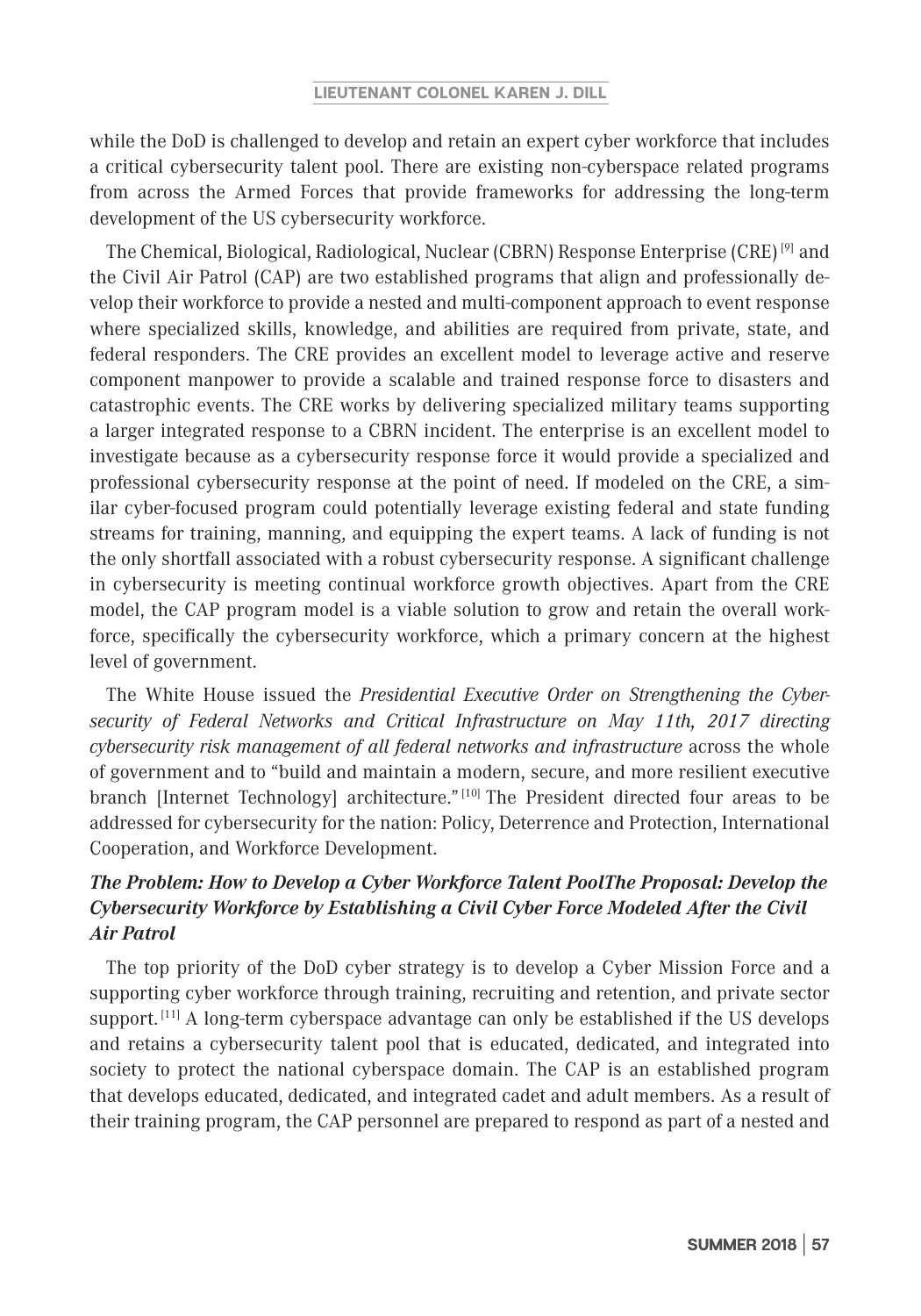multi-component approach to emergency response when specialized skills, knowledge, and abilities are required from civilians, state, and federal responders. A similar Civil Cyber Force (CCF) program could leverage youth interest in the cyberspace domain, and develop the 12 to 19-year old population of innovative, future cyber professionals as part of a military or whole of nation response to a cyberspace related crisis.

The CAP, founded in 1941, is an Auxiliary of the U.S. Air Force and retains approximately 56,000 members nationwide.<sup>[12]</sup> Participants are volunteers and Total Force<sup>[13]</sup> partners who devote their "time, energy and expertise toward the well-being of their communities. The Cadet Program is developed around five program elements: Leadership, Character Development, Aerospace Education, Physical Fitness, and Activities." [14] As a result, cadets completing the program often go into military and civilian jobs where they can make a difference and excel. Similar benefits are seen in Junior Reserve Officer Training Corps (JROTC) programs that use their "education in citizenship, leadership, social and communication skills, physical fitness and wellness, geography, and civics" to produce healthy students who have integrity and personal accountability; are actively participating in the community, society, and government; and value the role of the military and other service organizations." [15] Establishing a CCF with similar program foundational elements will embed ideas including volunteerism, commitment, service, and loyalty in the future workforce. A secondary effect of a CCF program would be a stabilized force with reduced turnover of cybersecurity professionals from the workforce. This approach meets the DoD strategic pillar to improve military and civilian recruitment and retention.

CAP program membership includes cadet youth at the program's core and active adult members who serve as mentors, trainers, and program advocates. Successful CCF recruitment would mirror the CAP program with youth as the bulk of membership, supported by active adult members. Second, CAP generates community support from other groups including Friends of CAP who help fund the program, educators who support Science, Technology, Engineering, and Math (STEM) goals of CAP, and parents who encourage their cadet CAP members. CAP cadets interact with community and business leaders and have the ability to influence community opinion and support at the grassroots level. DoD Cyber Strategy notes that "Success requires close collaboration across DoD, between agencies of the U.S. Government, with the private sector, and with US allies and partners." [16] A CCF program that leverages youth, parents, educators, and community members for support, training, mentorship, and interaction will cultivate the link to the private sector. As the CCF matures and youth move on to defense, public, or private employment many will maintain social networks established through the CCF participation and service. This will achieve the second cyber strategy pillar of developing stronger private sector support.

Last, education and training is a critical requirement of the CAP for all members. Youth attend year-round programs that test them with leadership, technology, and fitness chal-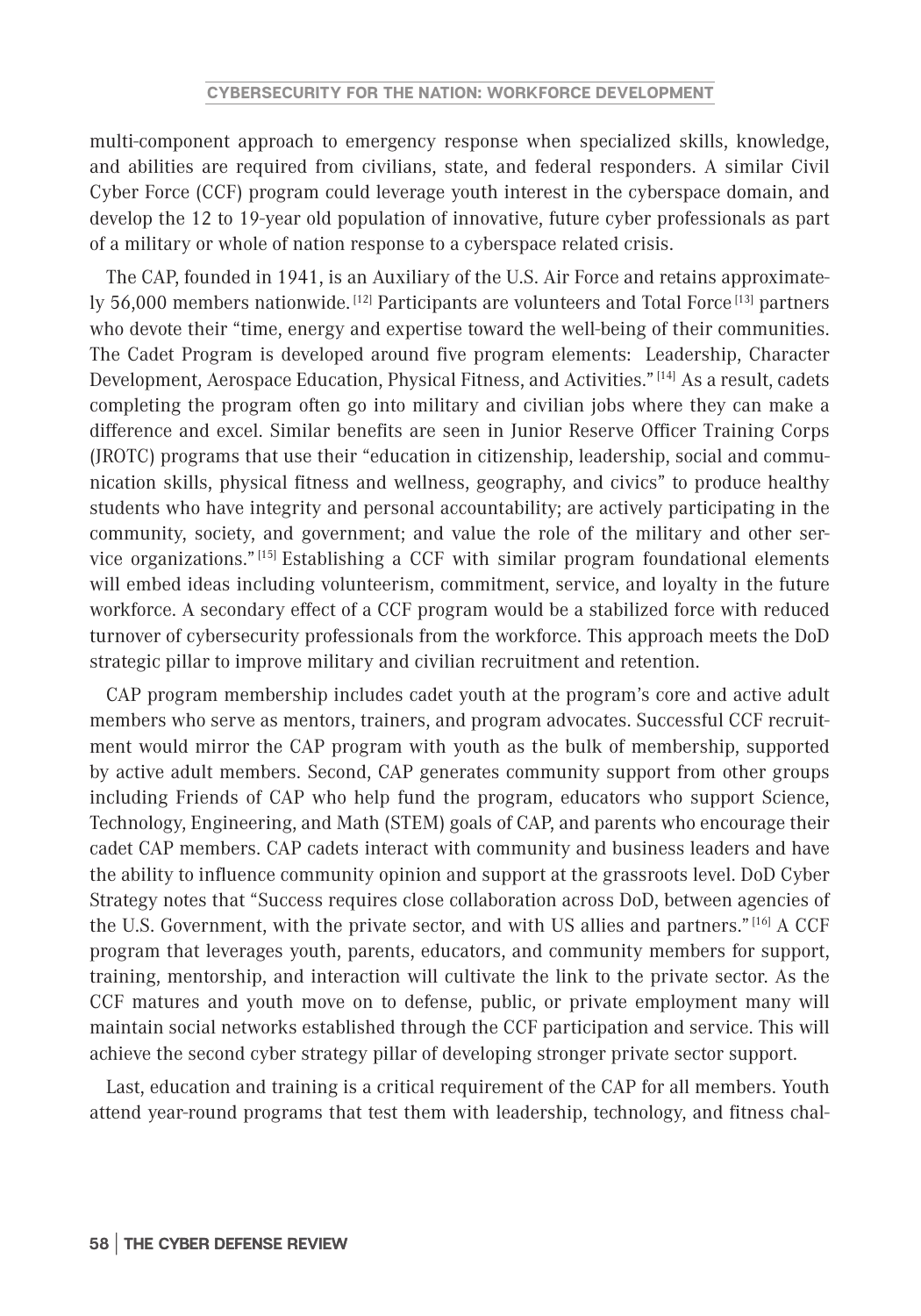#### **LIEUTENANT COLONEL KAREN J. DILL**

lenges. On average, cadets spend eight hours per month plus one Saturday per month conducting CAP training, and they participate in military Service, Joint, Interagency, Intergovernmental, and Multinational exercises. [17] Adult members support the program by providing mentorship and assist in promoting the cadet program. The organization as a whole maintains a curriculum of engaging STEM topics and resources that leaders and cadets use to grow their skills. CAP cadets get special tuition rates to American Sentinel University for degrees furthering the CAP mission. There are other benefits such as discounted IT products, magazines, and travel. This highlights the requirement for education that is available to all cadets.

Education is perhaps the most challenging and critical element of establishing a CCF. The National Security Agency (NSA) outreach to STEM programs employed throughout the public school system [18] and their National Centers of Academic Excellence in Cybersecurity<sup>[19]</sup> serve as a foundation for curriculum development. Likewise, the DoD's Cyber Strategic Goal for building ready forces includes support for the National Initiative for Cyberspace Education. This comprises working with interagency partners, educational institutions, and state and private sector partners to support workforce development. [20] As the CCF program matures and cyberspace capabilities change, the curriculum, goals, nd core values can be adjusted to meet future workforce requirements.

While the NSA outreach program provides a starting point, there are multiple ongoing private national cyber education initiatives built to encourage, test, and fund cyber defense skills of elementary, high school, and college students. In fact, CAP squadrons and JROTC cyber teams routinely leverage these programs and competitions as a focus for training. CyberPatriot, Hak4Kidz, and CyberCorps®: Scholarship for Service (SFS) are some of these programs.

The Air Force Association's (AFA) CyberPatriot program which began in 2009 with a national cybersecurity completion now seeks to "to inspire K-12 students toward careers in cybersecurity or other STEM disciplines critical to our nation's future. [21] Cyber-Patriot links industry, government, and students in a cyber defense competition between students who try to find vulnerabilities and harden the defense of a Windows system and networks.<sup>[22]</sup> The program was well received by industry professionals and is now sponsored by multiple corporations including Northrop Grumman Foundation, Cisco, Symantec, and the University of Maryland University College. The corporate interest is a proof of concept that the private sector is willing to invest in youth cyber education programs. The CyberPatriot program participation has continuously expanded and now includes AFA Cyber camps and an Elementary School Cyber Education Initiative. Their elementary cyber education initiative meets many of the requirements proposed within the CCF including encouraging students to learn about cybersecurity careers, the importance of cybersecurity, introduces cybersecurity principles, and helps students to better protect themselves. [22]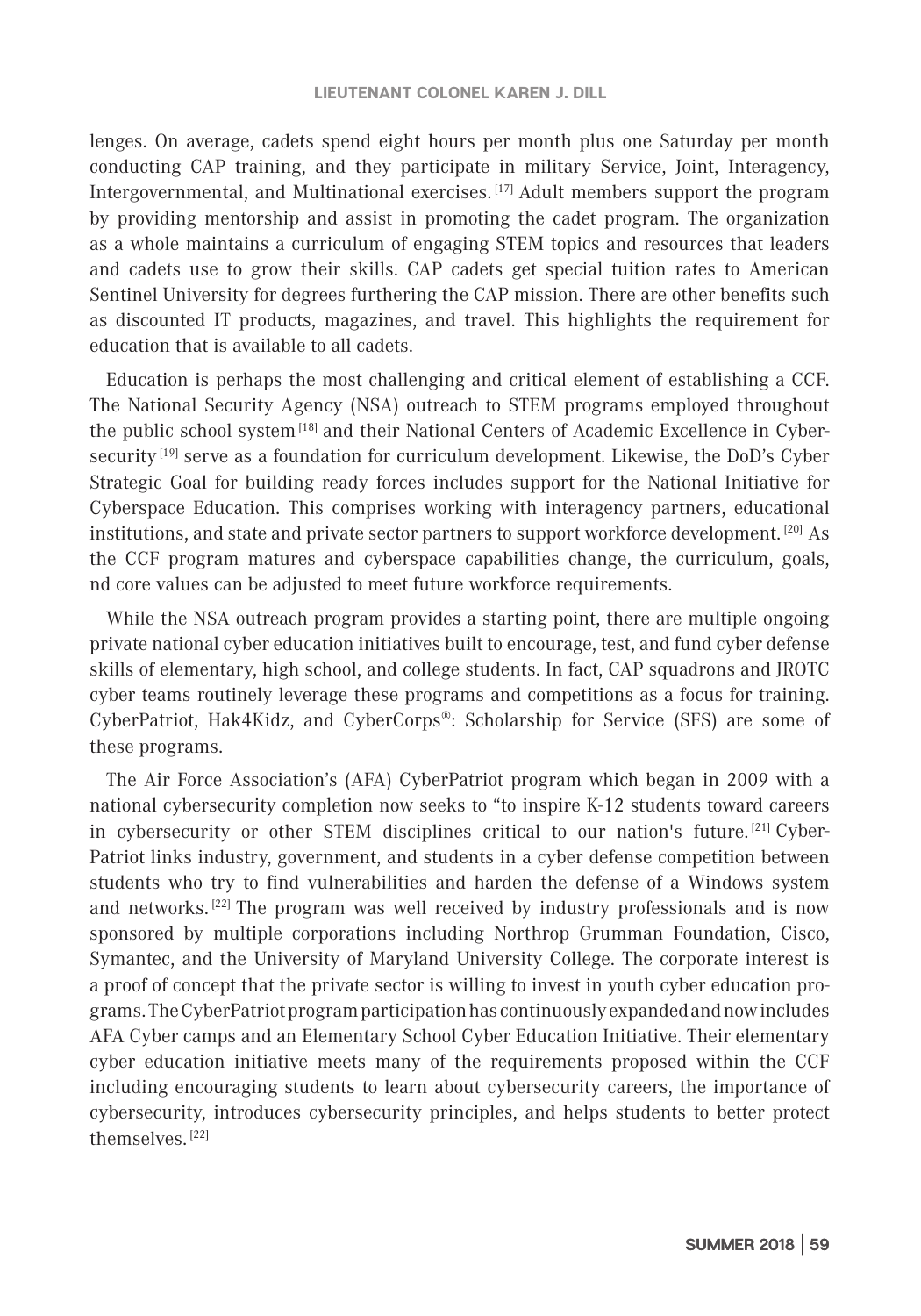The next generation of cybersecurity workforce and experts are today's hackers. Youth-oriented "white hat" hacking events such as the traveling Hak4Kids events or the long-running Roots Asylum use hands-on workshops, games, and simulations to improve technical and STEM skills, and enable elementary and high school students to discover the joy of ethical hacking through.<sup>[24]</sup> Unlike the CyberPatriot program where teams compete to harden a network, the Hak4Kids and Roots events use problems, puzzles, and cognitive training games to exercise an individual's STEM and logic skills to stop hackers before damage is done.<sup>[25]</sup> The Roots Asylum offers a "safe playground" for kids to explore cybersecurity, cryptography, and hardware hacking. [26] These two programs grab youth interest, hone their skills in relevant technology and software, and generate an understanding of the consequences associated with hacking. Hak4Kidz and Roots Asylum both show the benefits of hands-on cyber playgrounds. CCF curriculum could include and benefit from developing and leveraging portable cybersecurity labs and cybersecurity ranges for novices to learn about old IT infrastructure which forms the national base infrastructure, as well as experiment with new and emerging technology that will enable them to defend future cyberspace more effectively and efficiently.

Last, the CyberCorps: SFS meets the financial needs of college-age students pursuing cybersecurity and information assurance career fields. The program is a National Science Foundation scholarship opportunity for students in cybersecurity-related degree programs at nation-wide select two- and four-year colleges and universities. [27] The overarching program goal is to increase and strengthen the cadre of federal information assurance professionals protecting the government's critical information infrastructure.<sup>[28]</sup> SFS is similar to the DoD's Reserve Officer Training Corps (ROTC) 2-, 3-, and 4-year scholarship program as a path to military service where cadets incur a military service obligation as military officers, so too the SFS students fulfill a federal service obligation. The tenure is based on the scholarship length. Military junior officers meet their professional obligation by serving in Active Duty, Reserve Force, and National Guard units nationwide. In the CyberCorps SFS program, graduating students receive a merit-based scholarship, and following graduation are obligated to complete a 10-week internship followed by employment in positions in federal, state, local, or tribal governments. [29] The key difference between the SFS obligation and the ROTC obligation is that the SFS students must seek their internship and post-graduation opportunities. [30] The CCF as a hybrid organization can take advantage of the CAP program youth-base and ROTC accessions structure to produce the next generation of cybersecurity professionals. The CCF would encourage and foster youth interest, loyalty, and education in a cyber curriculum like CAP; and like the CyberCorps SFS, the CCF would funnel qualified students into senior-level scholarship opportunities at approved, degree-producing, institutions with a follow-on civil or federal service obligation.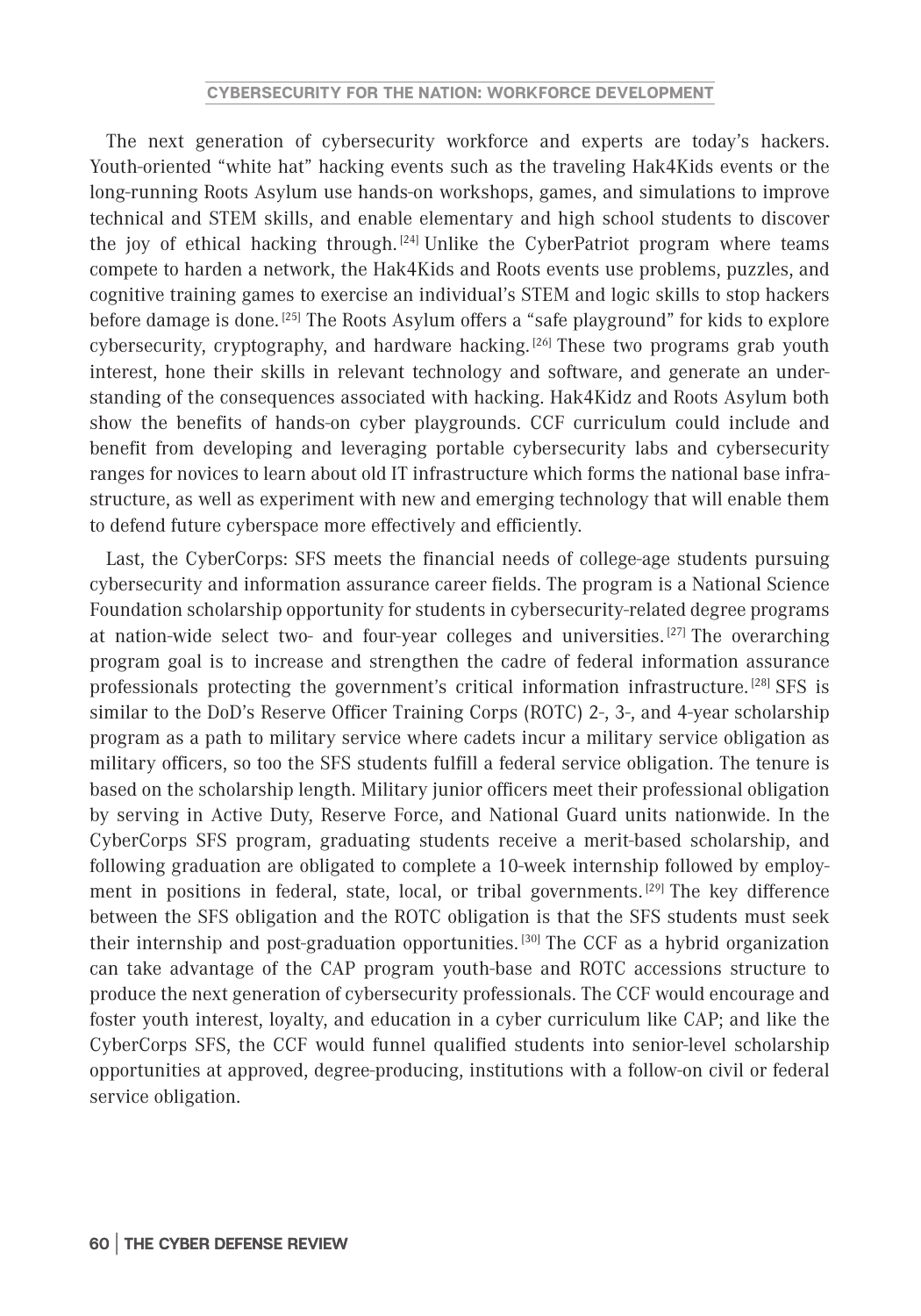### *Recommendation and Conclusion*

We live in a time of growing cyber threats to U.S. interests. State and non-state actors threaten disruptive and destructive attacks against the United States and conduct cyber-enabled theft of intellectual property to undercut the United States' technological and military advantage. We are vulnerable in cyberspace, and the scale of the cyber threat requires urgent action by leaders and organizations across the government and the private sector.  $[31]$ 

The DoD is facing an enormous cyberspace challenge, and must cultivate a cybersecurity workforce to address long-term cybersecurity requirements. There are multiple defense activities that are tested and meet specialized workforce needs. They provide an adaptable framework that supports building and aligning cybersecurity professionals to protect US cyberspace, retain the advantage, and respond to a crisis. Two essential programs, CBRN Response Enterprise and CAP, demonstrate how youth and current professionals can be leveraged to draw from involved youth to meet the workforce development and retention challenges in a multi-layered environment. A variety of government and privately sponsored educational programs and events provide a ground framework to provide stateof-the-art training while laying the groundwork for the future workforce. Further research opportunities on this topic include extensive reviewing other Armed Forces youth programs such as JROTC, U.S. Coast Guard youth programs, and scouting organizations. The DoD should investigate establishing a CCF that is modeled after the CAP, and conduct preliminary appraisals of youth cybersecurity education programs, and civil-military emergency response enterprises and programs. This is an investment that America must make to meet the threats of today and prepare for the dangers of tomorrow.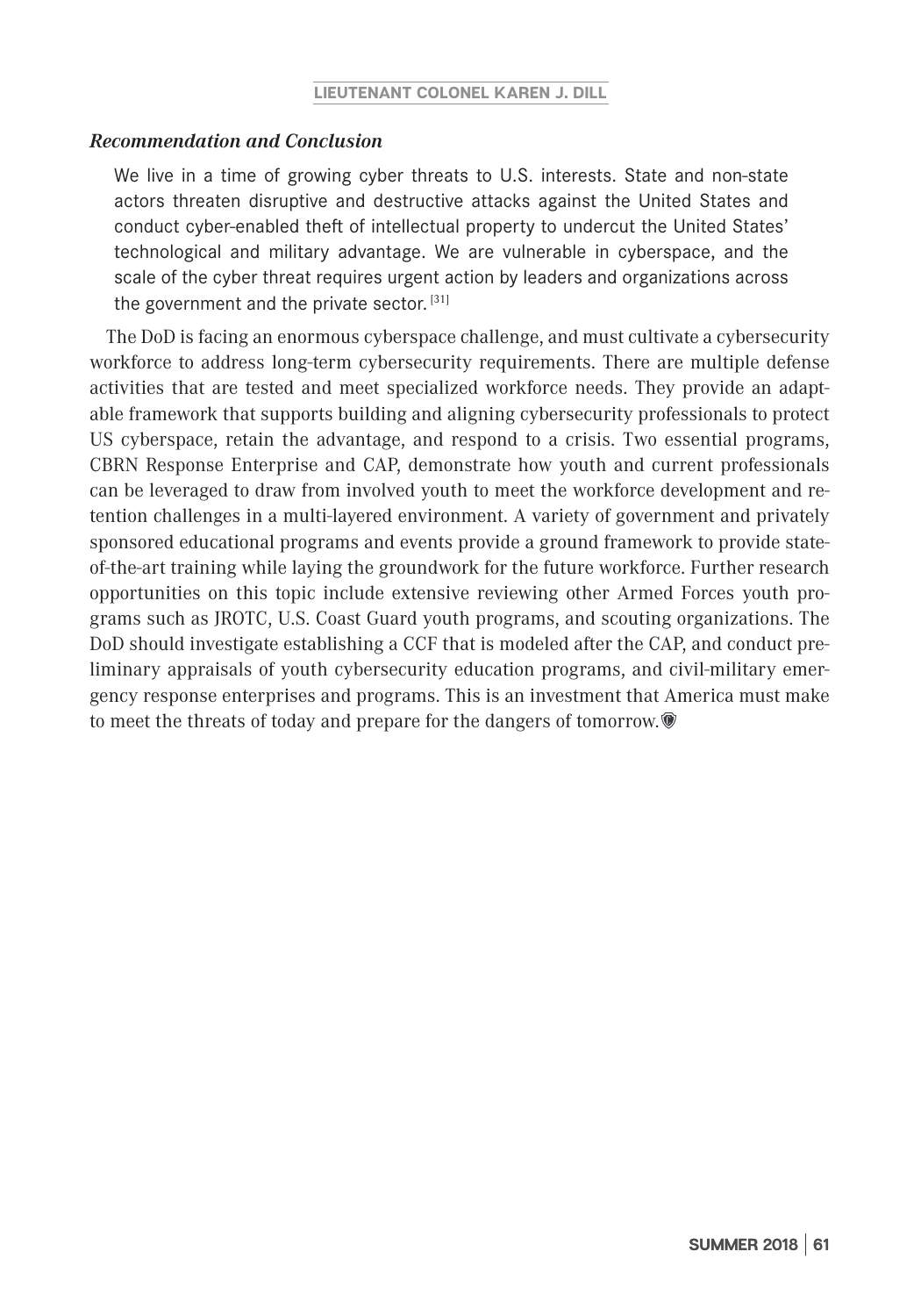#### **CYBERSECURITY FOR THE NATION: WORKFORCE DEVELOPMENT**

## NOTES

1. Margaret Rouse, "Cyberspace," *SearchMicroservices,* accessed May 19, 2017, http://searchmicroservices.techtarget.com/ definition/cyberspace.

2. "Presidential Executive Order on Strengthening the Cybersecurity of Federal Networks and Critical Infrastructure," whitehouse.gov, May 11, 2017, https://www.whitehouse.gov/the-press-office/2017/05/11/presidential-executive-order-strengthening-cybersecurity-federal.

3. Heinrich Reyes, "CBRN Response Enterprise," March 14, 2012, accessed May 18, 2017, http://dtic.mil/ndia/2012/ CBRN/Reyes.pdf, 7.

Johnny Lairsey, "The CBRN Response Enterprise in the Homeland," *Small Wars Journal Blog,* August 1, 2012, accessed May 19, 2017, http://smallwarsjournal.com/blog/the-cbrn-response-enterprise-in-the-homeland.

4. Henry Wadsworth Longfellow, "Paul Revere Heritage Project," *Paul Revere's Ride,* 1869, accessed May 19, 2017. http://www.paul-revere-heritage.com/poem.html.

5. Per Christensson, "Cyberspace Definition," TechTerms, (2006), accessed August 28, 2017. https://techterms.com/definition/cyberspace.

6. "Cyberspace," *Dictionary.com.* Accessed August 28, 2017, http://www.dictionary.com/browse/cyberspace.

7. Joint Chiefs of Staff, JP 6-0, *Joint Communications System* (Washington, DC: Government Printing Office, June 2015), vii. The Department of Homeland Security definition for cyberspace is identical to the DoD joint definition.

8. Department of Homeland Security, "National Initiative for Cybersecurity Careers and Studies," *Glossary,* last modified August 2, 2017, accessed August 28, 2017, https://niccs.us-cert.gov/glossary#C. The DHS NICCS Portal's cybersecurity lexicon is intended to serve the cybersecurity communities of practice and interest for both the public and private sectors.

9. Reyes, *CBRN Response Enterprise,* 7, The CRE is U.S. Northern Command (USNORTHCOM) and National Guard Bureau multilayered organization response teams whose missions are to conduct CBRN response operations within the United States to support civil authorities in response to CBRN incidents; Johnny Lairsey, *Small Wars Journal Blog.* The CRE developed after the 1993 World Trade Center bombing under Presidential Decision Directive 39, Nunn-Lugar-Domenici Amendment 4249, National Defense Appropriations Act 2007, 2009, and 2010.

Fully established in 2012, the enterprise is a conglomeration of Title 10 units allocated to USNORTHCOM and National Guard units assigned to their respective states. The CRE consists of Weapons of Mass Destruction Civil Support Teams (WMD-CSTs), Homeland Response Forces (HRF), CBRN Enhanced Response force Packages (CERFPs), Command and Control CBRN Response Elements (C2CREs), Defense CBRN Response Force (DCRF) and Joint Task Force Civil Support.

10. Presidential Executive Order on Strengthening the Cybersecurity of Federal Networks and Critical Infrastructure, Sec 1 (c) (v).

11. Department of Defense, *The Department of Defense Cyber Strategy* (Washington, DC: Department of Defense, April, 2015), 17.

12. Civil Air Patrol National Headquarters, *Civil Air Patrol:* About CAP, last modified 2017, accessed May 20, 2017, http:// www.gocivilairpatrol.com/about/.

13. Total Force is defined by the author as a military force including personnel from active duty, reserve component, National Guard, and auxiliary forces.

14. Civil Air Patrol National Headquarters, *Information for Parents for Prospective Cadets,* last modified 2017, accessed May 20, 2017, http://www.gocivilairpatrol.com/cap\_home/parents/.

15. U.S. Army Cadet Command (ROTC), *The JROTC Program,* accessed May 20, 2017, https://www.usarmyjrotc.com/ JROTC\_information.html.

16. Department of Defense, "The Department of Defense Cyber Strategy" (Washington, DC: Department of Defense, April, 2015), 41, https://www.defense.gov/Portals/1/features/2015/0415\_cyber-strategy/Final\_2015\_DoD\_CYBER\_STRATE-GY\_for\_web.pdf.

17. Michael Marek, "Operations Exercise Success," *Civil Air Patrol Communications Blog,* March 13, 2017, accessed on May 17, 2017, https://www.capmembers.com/emergency\_services/communications-blog/?operations\_exercise\_success&show=entry&blogID=1827.